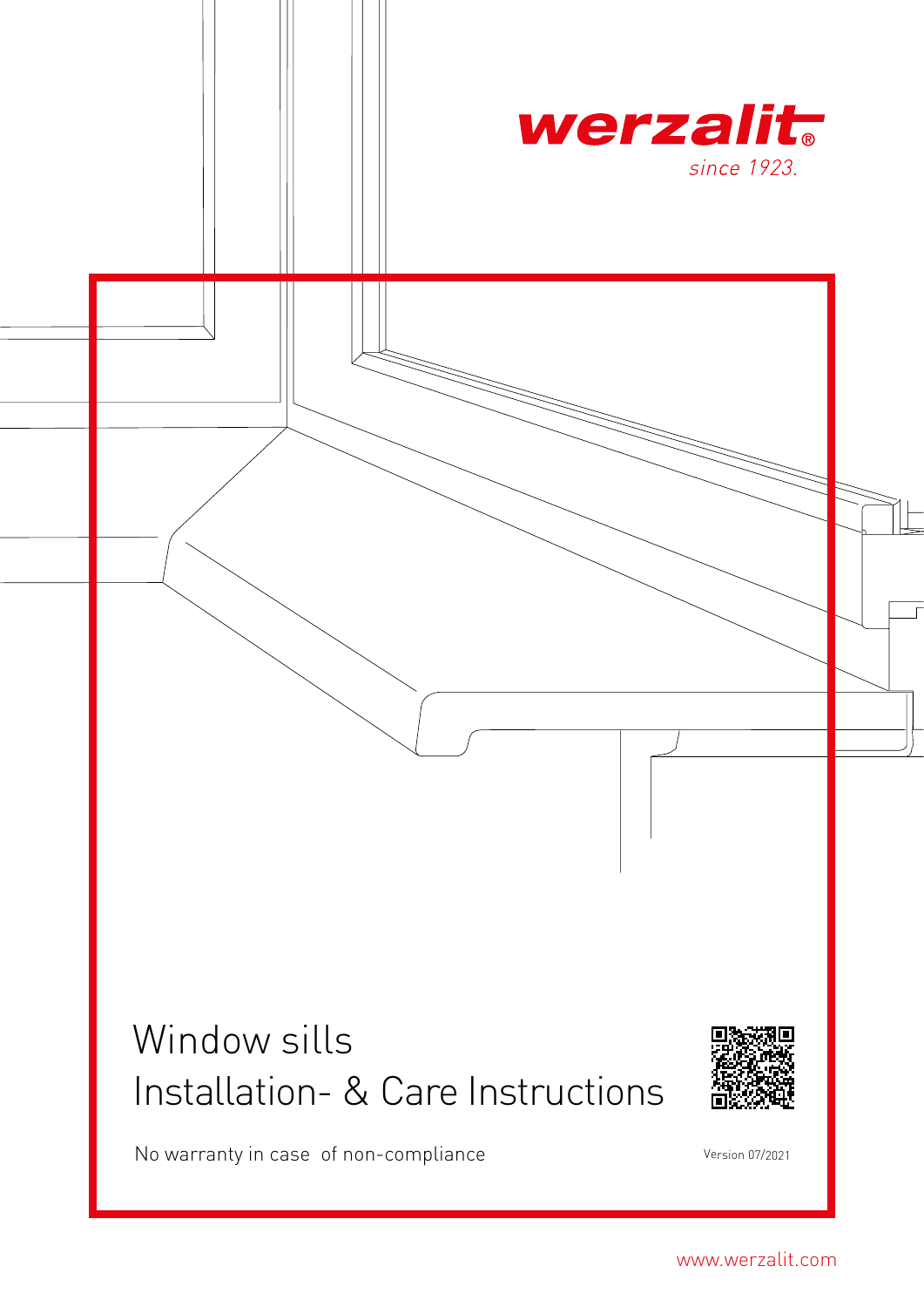## $\Box$  Window sills Installationand Care Instructions

### Shapes, Formats - General Information - Cutting and Fastening

Window sills compact Standard lenght 6000mm



Window sills exclusiv Standard lenght 6000mm



System-window sills with fixed drop nose

Window sills expona Lenghts up to 6000mm







Applications: Indoors, including rooms with high moisture levels (bathroom, kitchen, etc.)

Sealing cut edges: Sealing cut edges is not required for normal installations.

Exception: Only when used in rooms that are con-stantly exposed to high moisture (swimming pools) or constantly at risk of water exposure, such as reg-ular condensation from poorly insulated windows, is it necessary for all cut edges to be sealed free of pores with WERZALIT edge sealant. ABS edges do not count as sealing.

Elongation: Possible elongation of the window sill due to moisture absorption (in some cases 1 – 3 mm/linear m) must be taken into consideration during fastening, e. g. with oblong holes or oversized holes in the support brackets. Sufficiently large expansion joints must be left at the side connections (wall connection). (See page 4)

#### Important: Building separating joints may not be bridged over!

Note the tolerance dimensions: During installation in a groove (in the window frame), the window sill must be rebated on the back side if necessary to compensate for any possible thickness tolerances.

Installation: The window sills must be installed horizontally level and aligned. An incline towards the window frame is not permitted.

Cleaning and care: All typical household cleaners may be used except for highly caustic, bleaching or scouring cleaning products. (Exception: Scouring cream)

Cutting and fastening: Use typical wood-working tools.

Circular table saws: Optimal forward feed speed approx. 5 m/min. Saw blade overhang max. 10 mm. Decor side facing up. Use a hard metal saw blade with a high number of teeth, such as a 300 mm diameter saw blade with 96-tooth alternate top bevel or 60-tooth hollow-tooth flat-top. Cutting speed approx. 60 m/sec. depending on the rotating speed and blade diameter, e.g. 4000 rpm, diameter 300 mm.

Proven tooth types: Hollow-tooth (HZ), alternate top bevel (WZ), hollow-tooth flat-top (HZ/DZ).

Circular hand saws: Decor side facing down, clean cuts can only be achieved with a guide rule.

Drilling: Spiral bit HSS. Always start drilling on the decor side (for through-holes), high speed.

Milling: Use tools with hard metal coatings, cutting angle 20°.

Fastening with screws: Use cylinder sheet screws or particle board screws for fastening to brackets.

Fastening in a mortar bed: This is only possible with the use of wall claws.

Important: No bonding occurs between the window sill and the mortar bed. Due to possible length changes of the window sill, this is only possible for window sills with a length of max. 2000 mm. (See page 6)

Fastening with spray foam: The low shear strength of spray foam permits only very low elongation, meaning that it may only be used for lengths of max. 3000 mm. (See page 5)

We strongly recommend only using 2-component foam because it does not expand further due to moisture absorption. 1-component spray foam is generally moisture-curing, which can lead to bulging of the window sill (cus-tomer complaints) due to continued expansion after unclamping!

Bonding: We recommend only Sika Bond T2, for more detailed information (See page 5)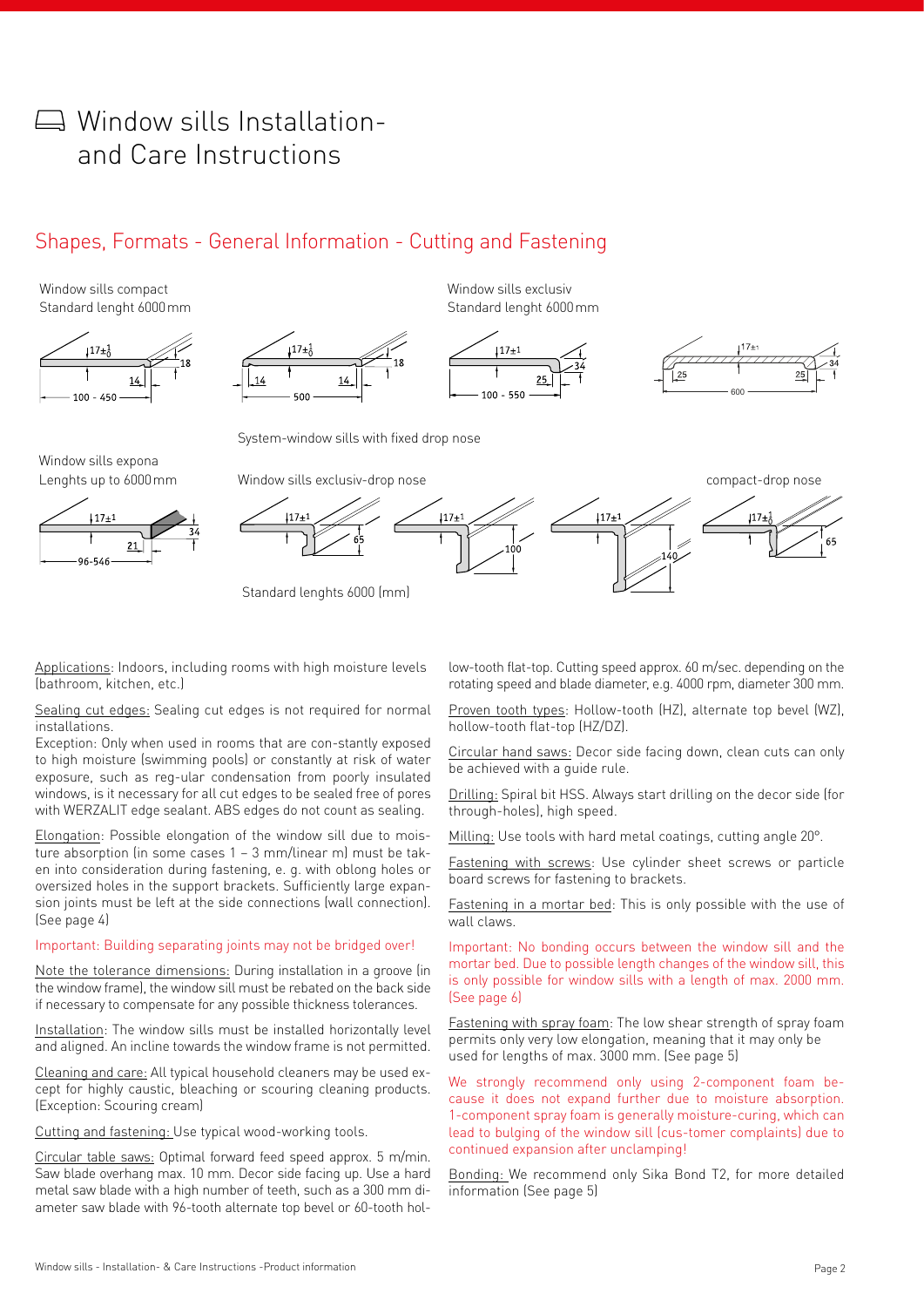

Other installation guidelines: Especially in regard to the connection joints to the window frame and to the wall, the guidelines applicable in England must be observed. (See page 3)

WERZALIT processing service: If desired, we perform factory finishing work such as split cuts, cutting to fixed lengths, notching, position marking on the back side of the window sill and edge sealing with 2 mm ABS thick film laminate.

Special constructions: For special cases and special requirements, please contact our department Objektservice for individual installation suggestions.

E-Mail: objektservice@werzalit.com

### Connections, details

#### Guidelines, regulations

In accordance with the applicable German Energy Saving Ordinance (EnEV), the inner sealing of the connection joints between the window frame and the walls must be produced with a lastingly air-tight seal according to up-to-date construction practices. The EnEV applies to all new buildings as well as renovations.

The sealing of the connection joint must generally be implemented according to the construction principle of "tighter seal inside than outside".

This means that the requirements of an air-tight seal apply to the inner window connection joint.

The outer connection joint, on the other hand, must be vapour-permeable and tight against driving rain.

The type of sealing is determined according to the building conditions (uneven surfaces, dimensional differences, condition of the reveal or breasts, plaster, masonry type, etc.)

#### Please refer to the guidelines listed on page 2!

#### 1: Diagram of window connection

#### 2: Window sill connection in groove of the window frame

Window connection to the wall: Room-side air-tight sealing with backfilling material and permanently elastic sealant.

3: Window sill connection as butt joint in a rebate

(wedged on the underside)

Window connection to the wall: Room-side air-tight sealing with sealing film.

4: Window sill connection as butt joint in a rebate with seal profile Window connection to the wall: Room-side air-tight sealing with backfilling material and permanently elastic sealant.

#### 5: Window sill connection as butt joint in a rebate

Window connection to the wall: Room-side air-tight sealing with sealing film.

6: Window sill connection as butt joint with sealant joint Window connection to the wall: Room-side air-tight sealing with sealing film..











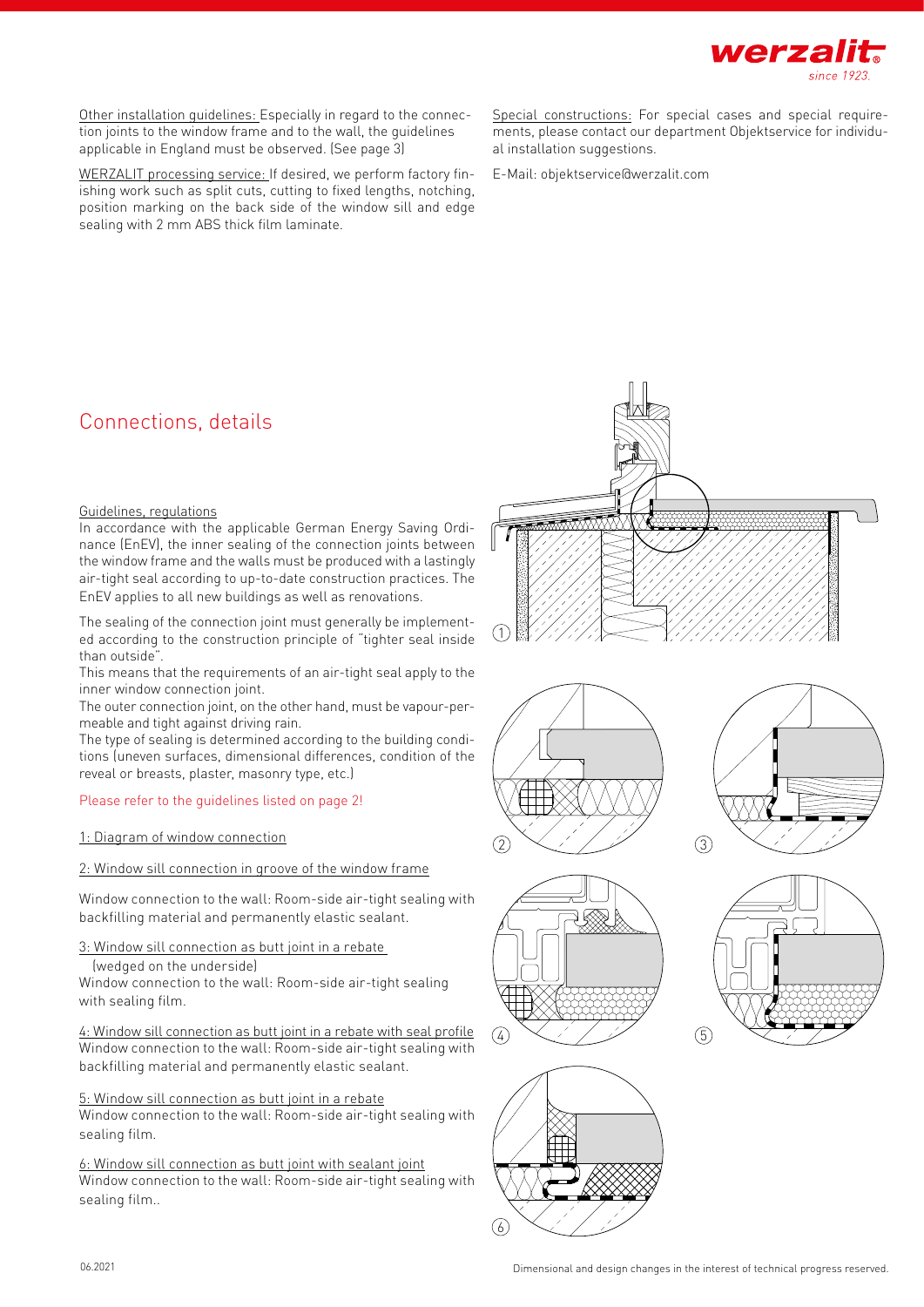### Fastening with brackets, side connection, butt joints

#### 1-3: Fastening with WERZALIT window sill brackets

#### 1. Fastening spacing

- For only 2 brackets, max. 600 mm in normal applications
- For 3 or more brackets, max, 800 mm in normal applications
- Max, 500 mm if, for instance, it should be possible to walk on the window sill
- Clear overhang of max. 100 mm
- Load capacity per bracket approx. 75 kg

#### 2: Brackets

For the WERZALIT brackets, it is possible to use either the short or the long arm as the support arm.

For high loads, such as window sills that can be walked on, the long arm should always be against the wall.

Anchors and screws must be selected according to the required load capacity and the substrate present.

#### 3: Fastening

For fastening the window sill to the brackets, we recommend WERZALIT cylinder sheet screws 3.9 x 16 or pan head screws 4.5 x 16, predrilled with 3.2 mm diameter.

The possible elongation of the window sill must be taken into account, for example with oblong holes or larger holes in the brackets.

#### 4: Side connection for all installation types

On the side connections to the window reveal, an expansion joint of 1.5 mm/m of window sill length per side must be provied and must be filled with an insulation strip of mineral wool before plastering in order to prevent plaster from getting into or filling the expansion joint.

To prevent the plaster edge from tearing off in event of elongation, a strip of film must be inserted between the window sill and the plaster edge or a trowel cut must be made.

#### 5-6: Covered butt joint

#### (Only for compact, exclusiv and system window sills)

Longitudinal joints must be created with expansion joints of 1.5 mm/m (with respect to the total length of both adjoining window sills). To cover the expan-sion joint, screw a WS connection profile (for system window sills: WS connection profile B) onto one cut edge of the window sill using particle board screws 3 x 20. For installation on brackets, 2 brackets must be used at the butt joints, and the overhang of the window sill must not exceed 40 mm (not available in all colours and decors).

#### 7: Covered mitred corners

(Only for compact, exclusiv and system window sills) Covered mitred corners can be implemented as shown in 5 and 6

6: using WS connection profiles (not available in all colours and decors)

#### 8: Alternative: Glued mitred corners

Mitred corners can be implemented as glued corners with milled Lamello connectors (always apply the Lamello milling cutter to the decor side due to the thickness tolerances of the window sills). The possible elongation must be taken into account for glued corners. For this reason, a covered butt joint with WS connection profile should be created after no more than 2000 mm of corner length (not available in all colours and decors).















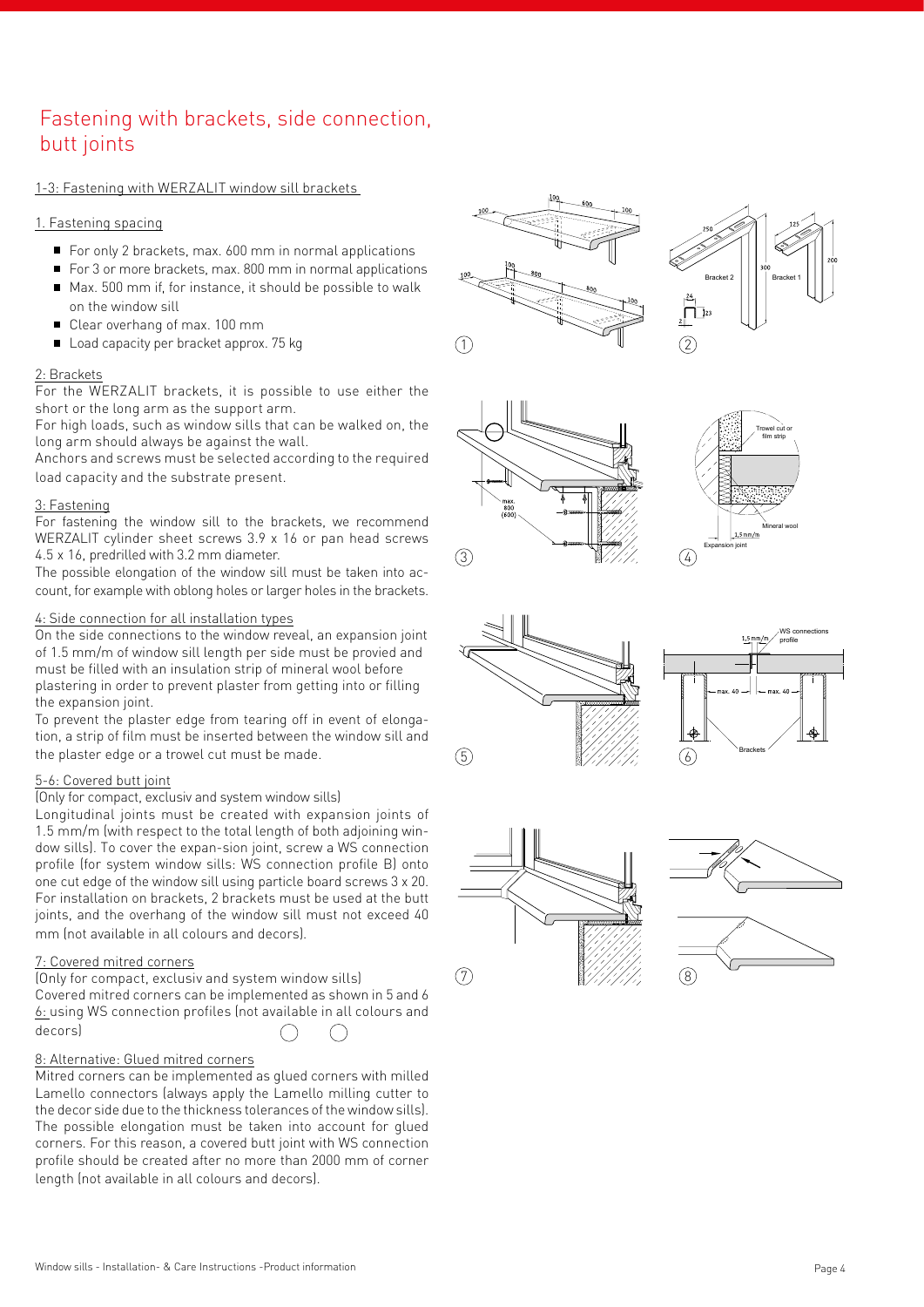

### Bonded installation, fastening with 2- component mounting foam

#### 1-3: Bonded fastening with SikaBond T2

Bonding with SikaBond T2 produces a stress-free and elastic connection between the substrate and the window sill. This method is therefore particularly well suited for window sills up to 6000 mm in length.

Uneven substrates can be easily compensated for.

Any elongation of the window sill is absorbed by the adhesive. It is absolutely essential that the minimum adhesive layer thickness (bead height) of 1.5 mm/linear m of window sill be complied with.

#### Provide sufficiently large expansion joints at the side connections. (See page 4, Figure 4)

WERZALIT window sills can be bonded to practically all building materials, including concrete, solid brick, solid clinker, gypsum, lightweight concrete, wood, aluminium and steel. The substrate must be firm, clean, dry and free of grease.

After fitting the window sill, the adhesive points on the back side of the window sill must be cleaned with the cleaning agent Sika Haftreiniger 1 (primer) and a lint-free cloth and then be allowed to air for at least 5 minutes.

1: For precise positioning of the window sill and to ensure compliance with the minimum adhesive layer thickness, appropriately thick spacer supports must be placed on the substrate (wooden slats or the like). The adhesive beads are applied in lines perpendicular to the length of the window sill as triangular beads next to the spacer elements.

- Bead height at least 1.5 mm/linear m of window sill, must also be at least 5 mm higher than the spacer elements.
- Bead width at least 10 mm
- Bead spacing for only 2 adhesive beads: max. 600 mm
- Bead spacing for 3 or more adhesive beads: max. 800 mm

2: After bonding, the window sill must be braced against the window lintel or weighted down sufficiently until the adhesive has finished curing (apply pressure for approx. 4 hours).

#### 4-8: Fastening with 2-component spray foam Suitable for window sills up to 3000 mm long, note the instructions on page 2!

#### **Provide sufficiently large expansion joints at the side** connections. (See page 4, Figure 4)

4: For precise positioning of the window sill on the substrate, appropriately thick spacer supports must be placed at intervals of max. 800 mm (3-point support) or 600 mm (2-point support).

5: Important: Before spraying in the 2-component spray foam, the window sill must be braced against the window lintel or weighted down sufficiently. Then spray the foam into the area of the spacer supports. It is not necessary for the foam to cover the entire surface to achieve the necessary adhesive strength. However, complete filling of the joint in the front area between the breast and the window sill is recommended.

The window sill must remain under pressure until the spray foam has cured.

Follow the usage instructions of the manufacturer.

















#### 8: For bonding or foaming

For an overhang greater than 100 mm, it may be necessary to use additional brackets.

Before bonding to joint sealing strips, always obtain the approval of the product manufacturer.

Otherwise, there is a risk of incompatibility and /or bonding defects!!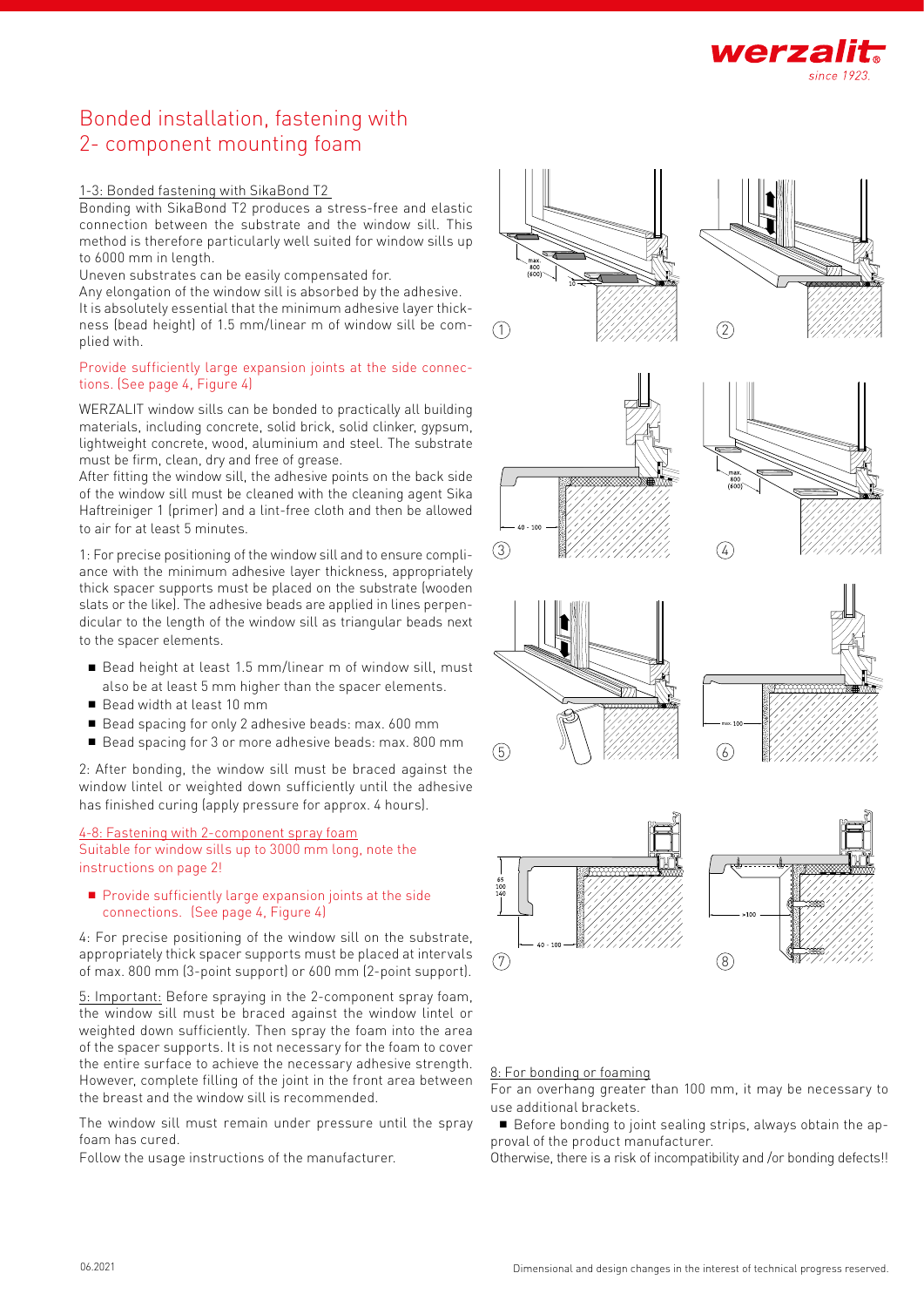### Assembly aid, fastening with wall claws, installation ventilation grille

#### 1-2: Installation with window sill mounting bracket

Time-saving and precise installation of window sills without lining with the help of wedges and plastic washers. Fix the self-adhesive, pre-drilled assembly plastic bracket to the window sill stop using the assembly trowel and screw it on, place the window sill and align it. Spread open the window sill as described above and fill it with foam. (see page 5).

3 mounting brackets are required per meter of window sill.

#### 3: Fastening with wall claws in a mortar bed

Fastening with wall claws in a mortar bed only permits a small amount of elongation and is therefore only suitable for window sills up to a length of max. 2000 mm. (See page 2)

Two wall claws situated in a row are screwed in with cylinder sheet screws 3.9 x 16 from the WERZALIT product selection or pan head screws 4.5 x 16

Fastening spacing of the wall claws: max. 600 mm.

For precise positioning of the window sill on the substrate, appropriately thick spacer supports must be placed underneath. (See page 4, Figure 4))

Until curing of the mortar, the window sill must be braced against the window lintel or weighted down sufficiently. (See bonded installation, page 5, Figure 2)

4: Installation with installation channel on adjustable brackets. Typical installation channel. Adjustable brackets are available from WERZALIT upon request

#### 5-6: Installation with installation channel and continuous ventilation grille

Window sill with typical installation channel and continuous grille on adjustable brackets (brackets available from WERZALIT upon request).

#### Example grille manufacturer

#### Emco; www.emco.de

For continuous grilles, the front window sill should be at least 100 mm wide.

When using ventilation grilles from Ackermann, the window sill must be underlaid by 5 mm in the area of the brackets.

#### 7-8: Installation with ventilation grille (WERZALIT)

Window sill with WERZALIT aluminium ventilation grille 800 x 80 mm, cut-out dimensions 780 x 66,5 mm, glue on the ventilation grille with silicone.

We recommend using a hand router for creating the cut-outs. Ventilation cut-outs weaken the stability of the window sill

For this reason, the bracket spacing must be reduced from max. 600 mm or 800 mm down to max. 500 mm.

In the area of the ventilation grilles, the brackets must extend to 30 mm from the front edge of the window sill.

Between the individual ventilation grille cut-outs, at least 200 mm of window sill must remain intact over the entire window sill depth.



1

 $\circled{3}$ 

















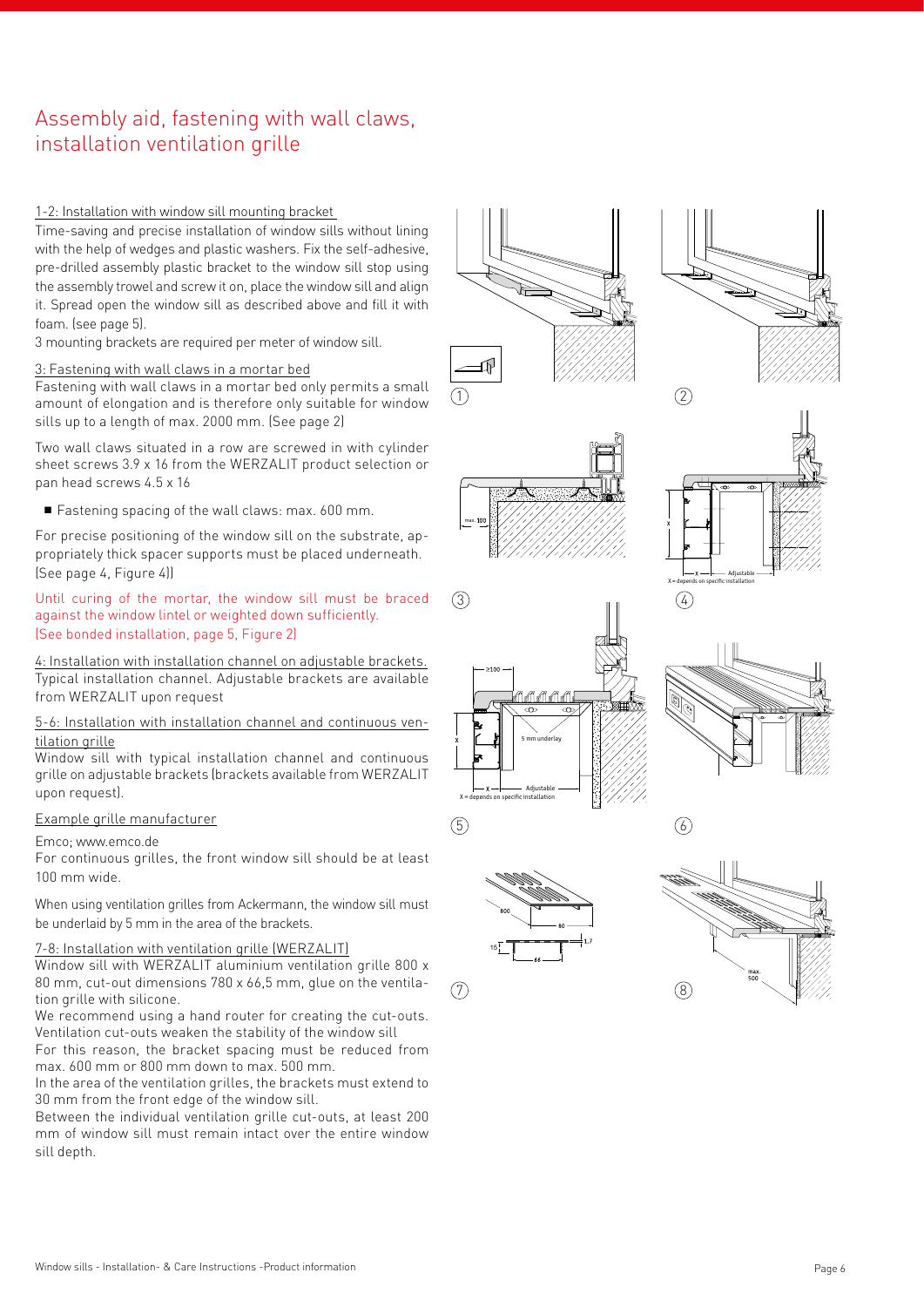

### Convector panelling, overtop window sill edge processing

#### 1: Fastening the window sill on telescoping brackets

Installation of the brackets and fastening of the window sills. (See bracket installation, page 4)

The telescoping brackets (available on request) offer the addi tional possibility of fastening a vertical window sill double pro file as removable convector panelling

#### 2: Fastening on telescoping brackets

Example with customer-provided installation channel, continu ous ventilation grille and additional convector panelling .

#### 3: exclusiv-drop-nose system window sill with

140 mm fixed drop-nose

Installation channel to be procured by the customer.

(See bracket installation, page 4)

#### 4: Overtop window sill

compact-drop-nose system window sill as overtop window sill on an existing sill.

Fastening with adhesive or foam, depending on the situation. Butt joint connection to window frame with sealant joint (See detail, page 3)

#### 5-10: Edge sealing

#### 5: Factory applied ABS edges

(not for system window sills)

Open cut edges can be laminated at the factory with ABS edges (2 mm thick film laminate).

This ABS edge sealing is matched to the ordered window sill decor and guarantees a seamless fit in furniture quality.

For the expona window sill, the ABS edge sealing of the front and side edges can be implemented in the same decor as the window sill or in a different colour .

#### 6: Laminate strips affixed by the customer

Lining of the open window sill edges with WERZALIT laminate strips in the same colour or decor that are coated with ther moplastic glue (not available for all colours and decors). Apply with a hot iron.

Setting: Silk / wool (approx. 145 °C).

Finish the edges afterwards with a file and sandpaper .

#### 7-10: Overlapping plastic end caps

(not for expona window sill)

Covering of the window sill open edges with plastic end caps with overlapping borders, also for system window sills com pact-drop-nose and exclusiv-drop-nose (not available in all col ours and decors).

The end caps have rounded edges on both sides. They can be sawn to create 2 caps depending on the required width. Install by gluing with a hot glue gun and Pattex glue cartridges .







 $\bigcap$